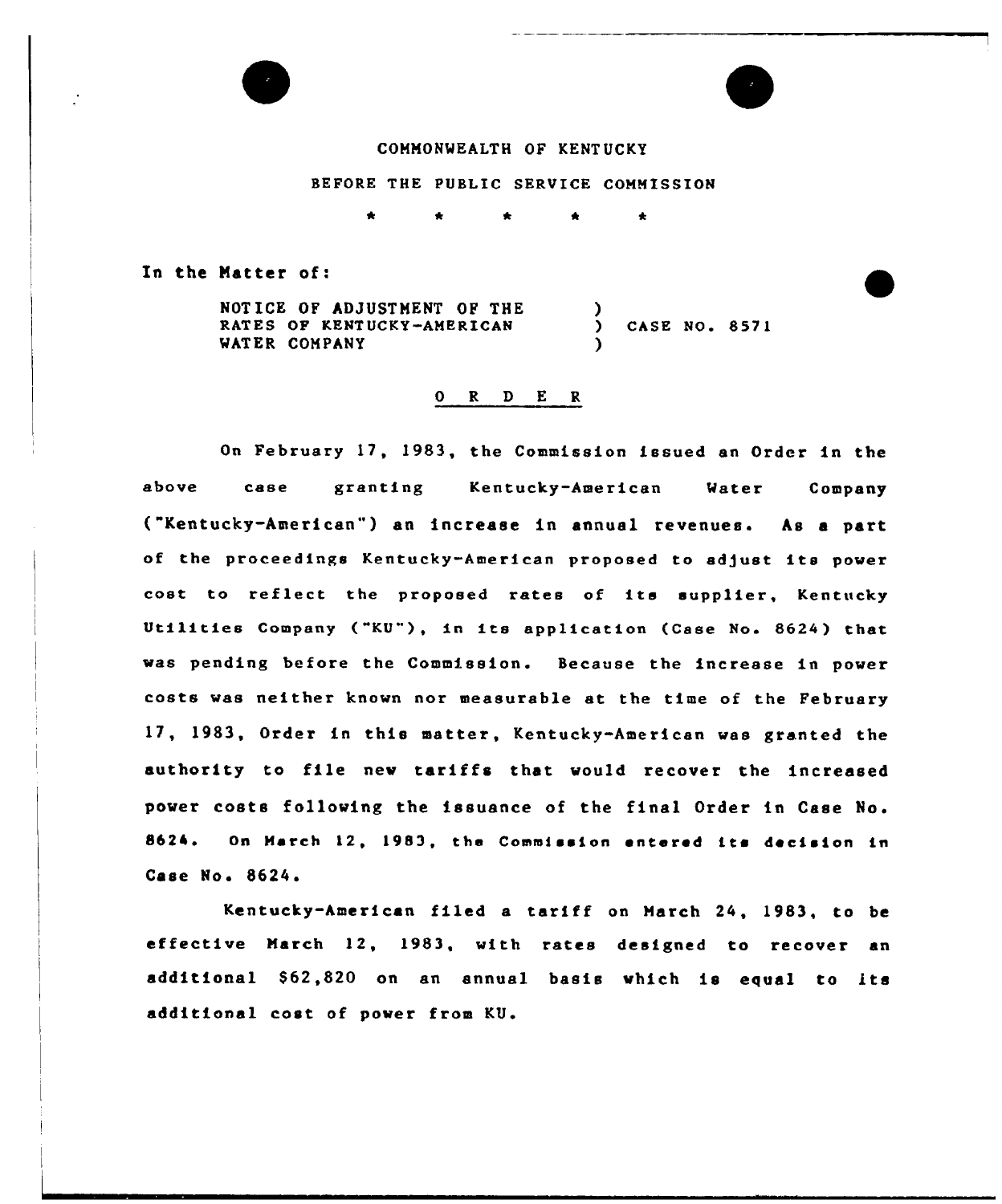#### FINDINGS

The Commission, after consideration of the evidence af record and being advised, is of the opinion snd finds that:

1. The rates proposed by Kentucky-American in this tariff produce additional operating revenues of \$62,820 for the adjusted test year ending May 31, 1982, and are the fair, just and reasonable rates to be charged for water service by Kentucky-American.

2. The proposed effective date of March 12, 1983, fails to give proper notice pursuant to 807 KAR 5:Oll, Section 6(3)(b).

3. The effective date should be the date the tariff was filed with the Commission plus 20 days, or April 13, 1983.

IT IT THEREFORE ORDERED that the proposed effective date sought by Kentucky-American be end it hereby is denied upon application of <sup>807</sup> KAR 5:011, Section 6(3)(b).

IT IS FURTHER ORDERED that the rates in the Appendix be and they hereby are approved as the fair, )ust end reasonable rates for water service provided by Kentucky-American effective with service rendered on and after April 13, 1983.

IT IS FURTHER ORDERED that within 30 days from the date of this Order, Kentucky-American shall file with this Commission its revised tariff sheets setting out the rates for water service approved herein.

 $-2-$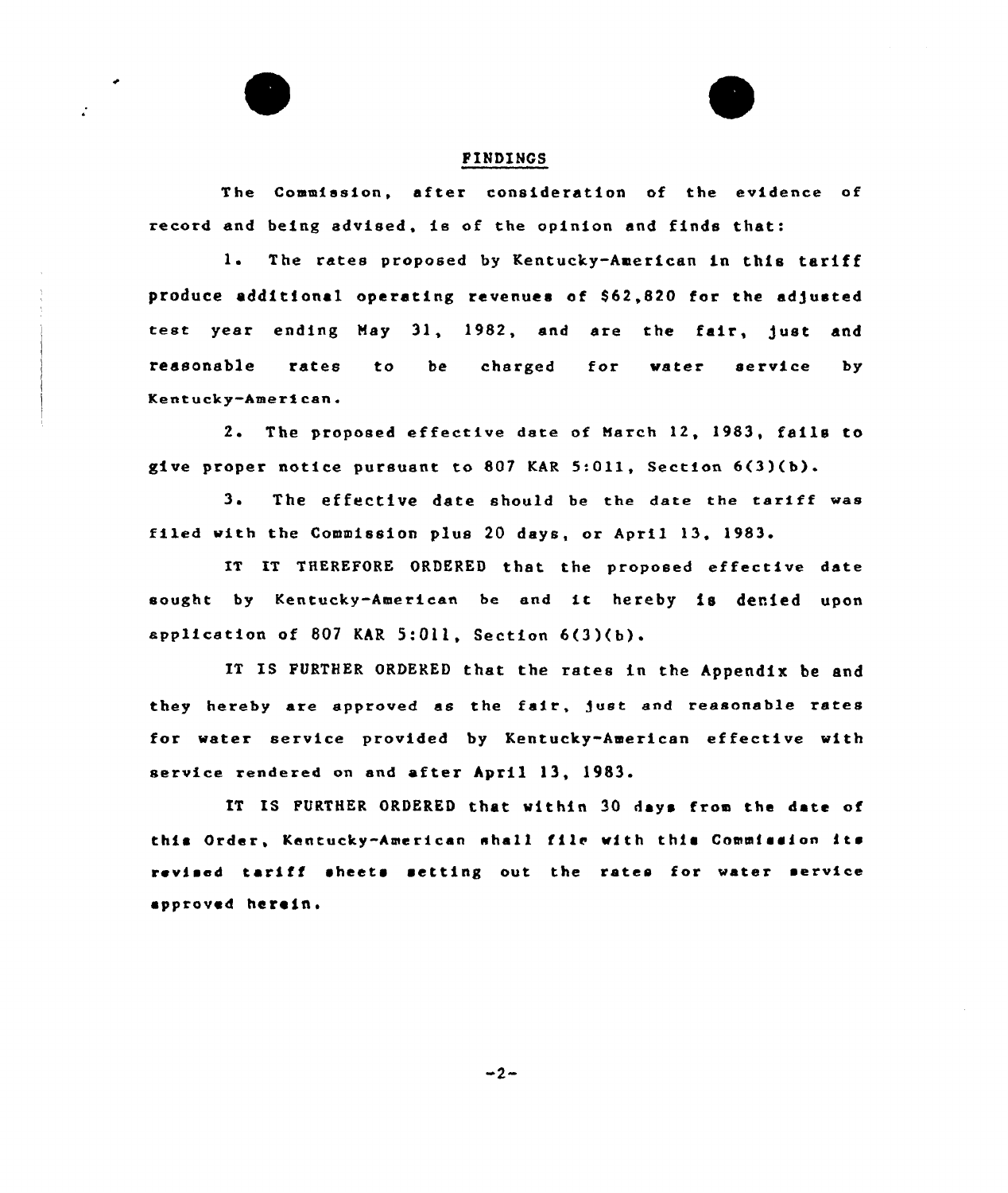

 $\ddot{\cdot}$ 



and the contract of the contract material and construction and contract the contract of the contract of the contract of the contract of the contract of the contract of the contract of the contract of the contract of the co

# Done at Frankfort, Kentucky, this 21st day of April, 1983. PUBLIC SERVICE COMMISSION

ell Chairman

Chairean<br>Vatheuine Bandale

ATTEST:

**Secretary**